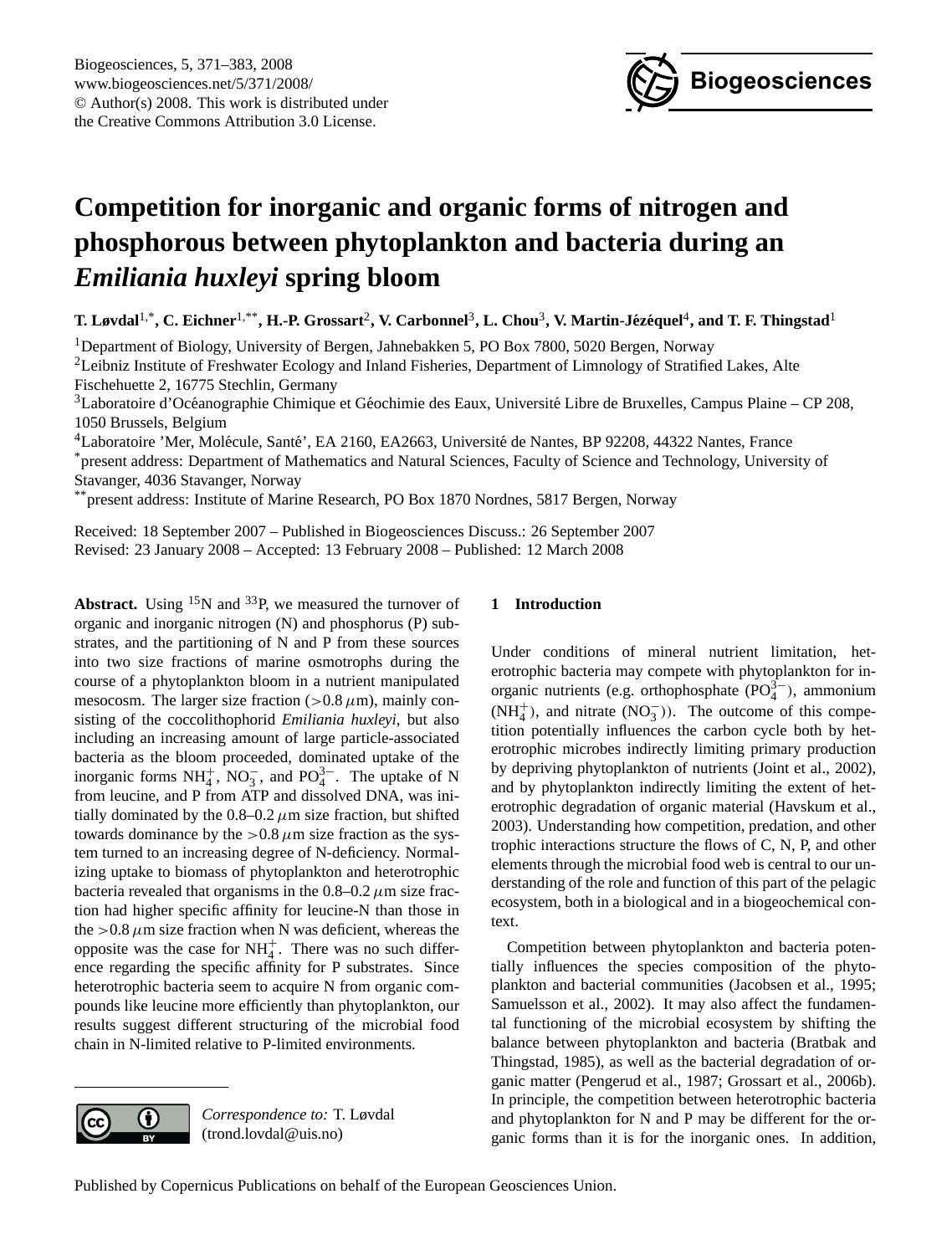the case of N- and P-limitation may be different. Bacteria have traditionally been expected to be more superior in competition for dissolved organic N (DON) (reviewed by Antia et al., 1991), than they are for dissolved organic P (DOP), where both phytoplankton and bacteria are known to produce enzymes, such as alkaline phosphatase, splitting orthophosphate off from the organic part before uptake (reviewed by Chróst, 1990). If this is correct, simple mathematical models suggest that the microbial part of the C-cycle may differ substantially between N- and P-limited systems (Thingstad, 2000).

Although heterotrophic uptake by bacteria has long been recognized as the major process removing DON (e.g. as amino acids (Paul, 1983; Billen, 1984)), uptake of amino acids and other DON-compounds by phytoplankton can occur under several environmental conditions (Pantoja and Lee, 1994; Palenik and Henson, 1997). Proteolytic activity has been found in association with eukaryote algae (Berges and Falkowski, 1996) and cyanobacteria (Martinez and Azam, 1993). Laboratory experiments leave no doubt that the majority of aquatic algal species are able to utilize common organic compounds as N sources for growth if sufficient substrate concentration is provided and enough time is allowed for metabolic adaptation (reviewed by Berman and Bronk, 2003). Most of these studies, however, used axenic laboratory batch cultures growing on high initial substrate concentrations, thus the ability of organisms to exploit the much lower concentrations of these compounds encountered in situ still remains unclear (Paul, 1983; Berman and Bronk, 2003).

This paper focuses on algal and bacterial uptake of different N- and P-substrates during an artificially induced phytoplankton bloom dominated by coccolithophorids, mainly *Emiliania huxleyi*. The experiment was done in a mesocosm set-up with a time dependent change from presumably C- or P-stressed bacteria and P-stressed phytoplankton (i.e.; non-N-limited), to N-limitation, at least of autotrophic processes. Bacterial and algal uptake of inorganic N ( $NH<sub>4</sub><sup>+</sup>$ , NO<sub>3</sub>) and of leucine as a model substrate for DON, as well as inorganic P ( $PO_4^{3-}$ ) and the two organic forms ATP and dissolved DNA (dDNA) as model substrates for DOP was measured. Analyses of  $^{15}N$  and  $^{33}P$  uptake from these sources in algal and bacterial size fractions were performed in order to compare algal vs. bacterial competition for organic and inorganic dissolved N and P by means of their biomassspecific affinities. For a detailed description of the concept of biomass-specific affinity, and how it relates to the more familiar Michaelis-Menten parameters, see Thingstad and Rassoulzadegan (1999) and Løvdal et al. (2007).

#### **2 Materials and methods**

#### 2.1 Experiment

An outdoor mesocosm experiment was carried out at the Marine Biological Field Station, Espeland, 20 km south of Bergen, western Norway from 4 to 24 May, 2003. The study was part of the Pelagic Ecosystem CO<sub>2</sub> Enrichment Study II (PeECE II). Experimental setup and sampling procedures are described elsewhere (Engel et al., 2005; Grossart et al., 2006a). The data referred to here were obtained from enclosure number 4 referred to as "present" in the paper of Grossart et al. (2006a) because it represented the present-day level of 370 ppmV atmospheric  $CO<sub>2</sub>$  concentration. The enclosure (volume  $\sim 20 \,\mathrm{m}^3$ ) was filled with unfiltered, nutrientpoor, post-spring bloom sea water from the fjord and supplemented with  $9 \mu$ mol L<sup>-1</sup> NO<sub>3</sub>, 0.5  $\mu$ mol L<sup>-1</sup> PO<sub>4</sub><sup>3-</sup>, and  $12 \mu$ mol L<sup>-1</sup> Si(OH)<sub>4</sub> on day 0 of the experiment to induce a phytoplankton bloom.

Stormy weather from day 4 led eventually to a collapse of the enclosure on day 6. The enclosure was restored to an upright position, and 705 mg of  $KH_2PO_4$  was added to the enclosure on day 7 to maintain the phytoplankton bloom. The addition of  $KH_2PO_4$  would ideally correspond to a  $PO_4^{3-}$  enrichment corresponding to a concentration of 0.3  $\mu$ mol L<sup>-1</sup> PO<sub>4</sub><sup>3-</sup>, but was in fact slightly higher since the enclosure was not entirely unfolded at the time. From day 10 onwards, the weather calmed down, and the enclosure was underlayered with an unknown volume of deep, high salinity water (with a soluble reactive phosphorus (SRP) concentration of 0.77  $\mu$ mol L<sup>-1</sup>) in order to unfold the enclosure after the storm.

### 2.2 Chemical analysis

SRP was measured using the molybdate blue method (Koroleff, 1983). Nitrate and nitrite  $(NO<sub>x</sub>)$  were determined with a Skalar AutoAnalyser, based on the sulphanilamide colorimetric method (Grasshoff, 1983). Ammonium  $(NH_4^+)$  was analysed by the indophenol blue method according to Koroleff (1969). Dissolved free amino acids (DFAA) were analyzed by High Pressure Liquid Chromatography (HPLC) after ortho-phtaldialdehyde derivatization as described elsewhere (Grossart et al., 2006a).

#### 2.3 Biomass estimations

Free and particle-associated bacteria were enumerated and their volumes calculated as described elsewhere (Grossart et al., 2006a). C biomass of bacteria was calculated assuming a ratio of C content to volume (V) of 397 fg C  $\mu$ m<sup>-3</sup> for cells  $\langle 0.1 \mu m^3 \rangle$  (Loferer-Krößbacher et al., 1998). For larger bacteria, an allometric conversion factor between V (in cubic micrometers) and C content (in femtograms) of  $C=220\times V^{0.9}$  was applied. This factor is comparable to a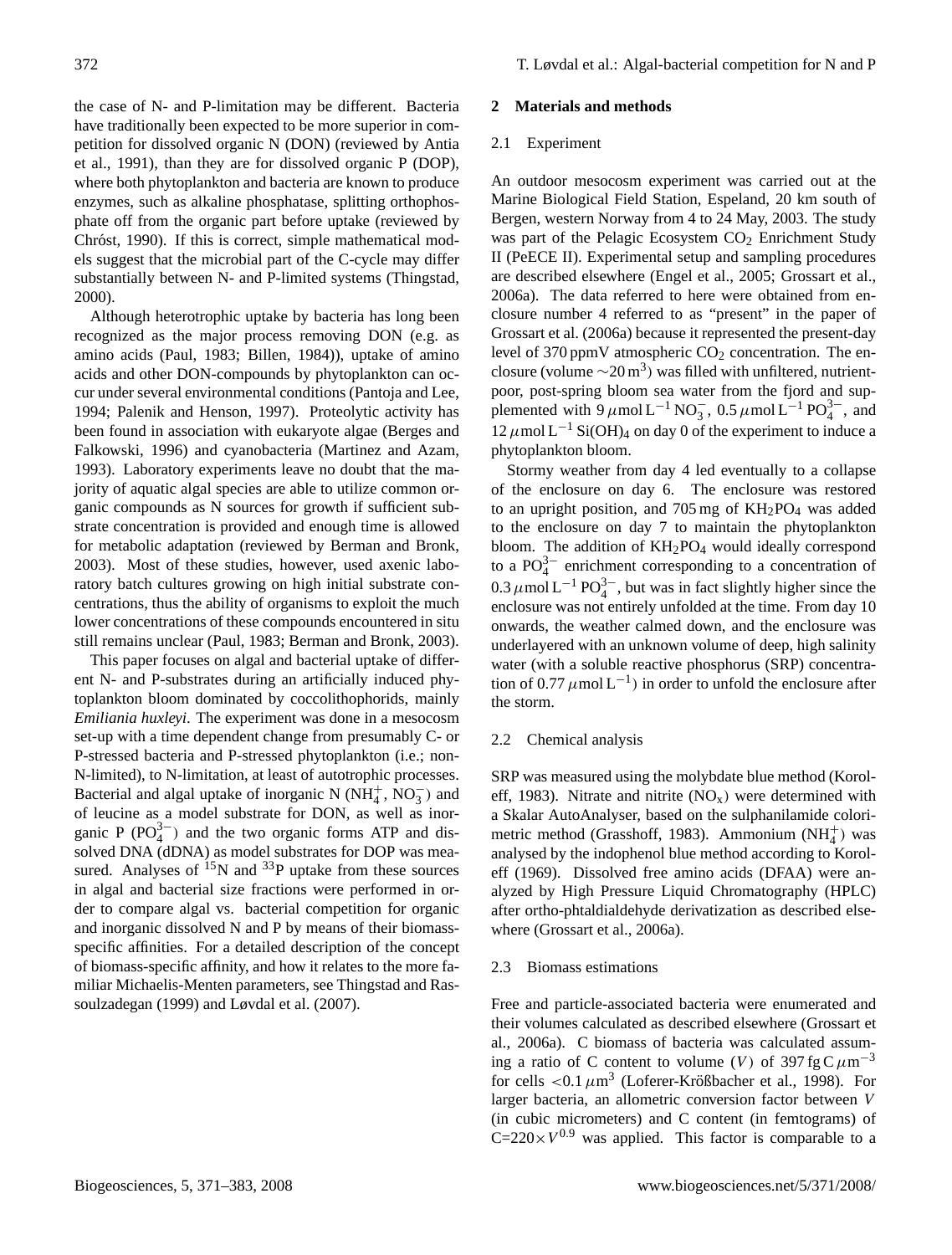factor (C=218 $\times$ V<sup>0.86</sup>) for both cultures and bacterioplankton from lakes of different trophic status (Loferer-Krößbacher et al., 1998); it is also similar to a factor  $(C=224\times V^{0.89})$  for *Vibrio splendidus* grown along a gradient from C to P limitation (Løvdal et al., 2008).

Samples of phytoplankton were fixed with Lugol and cell counts were made under inverted light microscope (Utermöhl, 1958). Cell size was measured under the microscope, and cell volume was calculated using morphologicalspecific equations (Hillebrand et al., 1999). The C content (in picograms) of each cell was determined from  $V$  (in cubic micrometers) based on the equation (Menden-Deuer and Lessard, 2000):

$$
\log C \text{ cell}^{-1} = \log a + (b \times \log V),\tag{1}
$$

whith values for  $a$  and  $b$  (y-intercept and slope, respectively, for model I least-squares regression of  $log_{10}$ -transformed data) in diatoms and dinoflagellates according to Table 4 in Menden-Deuer and Lessard (2000). Mean values from the literature were used as cellular C for cryptophyceae and coccolithophorids (Montagnes et al., 1994) and uncharacterized nanoflagellates (Moal et al., 1987). Phytoplankton were counted every second day, as were bacteria, but the two samplings were not synchronized. Thus, phytoplankton C biomass estimates were linearly interpolated.

## 2.4 Alkaline phosphatase activity (APA)

APA was measured fluorometrically using 3-0 methylfluorescein-phosphate (MFP) as substrate (Perry, 1972). Samples were mixed with MFP solution in  $0.1 \text{ mol L}^{-1}$  Trizma-HCl pH 8.3 (final concentration 0.1  $\mu$ mol L<sup>-1</sup>). Fluorescence was measured directly after the addition of the reagent and at two subsequent times according to the expected activity using a Perkin Elmer fluorometer LS50B. After correcting fluorescence values of samples to those of autoclaved samples used as blanks, APA  $(mmol-PL^{-1}h^{-1})$  was calculated using linear regression of fluorescence values versus incubation time.

# 2.5 Uptake of  $15N$ -compounds

Water for use in <sup>15</sup>N uptake studies was collected with a tube covered with  $18 \mu m$  mesh under stirring into thoroughly cleaned 1000 mL septum glass bottles. <sup>15</sup>N enriched NH<sub>4</sub>Cl, NaNO<sub>3</sub>, or L-leucine ( $>98$  atom% <sup>15</sup>N; Larodan Fine Chemicals AB), respectively, in a concentration of about 10% of the ambient concentrations was added. Due to very low  $NH_4^+$ concentrations, unlabelled NH4Cl was routinely added to a final concentration of 0.5  $\mu$ mol L<sup>-1</sup> 1 to 4 h before tracer addition in  $NH<sub>4</sub><sup>+</sup>$  uptake studies, in order to get reliable time series. The precise portion of tracer added was calculated after determination of the ambient  $NH_4^+$ ,  $NO_3^-$ , or DFAA (Grossart et al., 2006a) concentrations. The bottles were closed gas-tight and were incubated at in situ temperature

and light. Four time points were taken within 3 to 5 h for each measurement. The reaction was terminated by filtering the samples through silver-membrane filters (Osmonics; pre treated 500 $\degree$ C for 1 h) with pore sizes of 0.2 and 0.8  $\mu$ m. The filtration volume was 400 to 500 mL. Filters were flushed with  $0.2 \mu$ m filtered sea water to remove adherent tracercontaining water and stored frozen until analysis.

After drying in a drying chamber, the filters were wrapped in silver cups  $(6 \times 6 \times 12 \text{ mm})$ ; Elementar Analysensysteme) and formed into pellets with a laboratory press. As the amount of N on the  $0.2 \mu m$  filters was under the measurement limit,  $\delta^{15}$ N values were measured together with a well defined N isotope standard (peptone; Merck).  $1 \mu$ mol L<sup>-1</sup> peptone was pipetted onto the  $0.2 \mu m$  filters before packing and N isotopes were measured by continuous flow isotope ratio mass spectrometry (CF-IRMS) on a Finnigan MAT Delta *plus* coupled with a Thermo NA 2500 CHN analyser. The N content was calculated using acetanilide (Fisons) as a standard. The standard deviation of the  $\delta^{15}N$  values measured for the standards was on average 0.15‰. The stable N isotope ratio was calculated in terms of  $\delta^{15}$ N-values as follows:

$$
\delta^{15} \text{N} = \left(\frac{R_{\text{sample}} - R_{\text{standard}}}{R_{\text{standard}}}\right) \times 1000 \text{ [%o]}
$$
 (2)

where  $R = \frac{15N}{14N}$  $\frac{15N}{14N}$ . The measured  $\delta^{15}N$  values were converted to atom percent <sup>15</sup>N following the formula (Montoya et al., 1996):

atom% <sup>15</sup>N=100× 
$$
\left[\frac{(10^{-3} \times \delta^{15} N + 1) \times(^{15} N / ^{14} N)_{\text{atmosphere}}}{1 + (10^{-3} \times \delta^{15} N + 1) \times(^{15} N / ^{14} N)_{\text{atmosphere}}}\right]
$$
 (3)  
with  $\left(\frac{^{15}N}{^{14}N}\right)_{\text{atmosphere}} = 0.003676$  (Junk and Svec, 1958).

atmosphere =0.003676 (Junk and Svec, 1958). Turnover times  $(T)$ ; see below) were estimated from the regression relationship between uptake of added  $15N$  and time.

## 2.6  $33P$ -labelling of DNA

Radio-labelling of DNA was performed by random oligonucleotide primed synthesis (ROPS) with the DecaLabel DNA labeling kit (Fermentas K0621) in accordance with the manufacturer's instructions.  $[{}^{33}P]$ DNA was prepared for use in uptake studies as described by Løvdal et al. (2007). This procedure yields labelled DNA products with an average length of 0.5 kilobase pairs (kb) which is at the lower end of the range for naturally occurring dDNA (0.12–35.2 kb) in aquatic environments (DeFlaun et al., 1987). We did not correct for potential shortening of the DNA chain length by radiochemical decay, but the radio-labelled DNA was used well within one half life of the radioactive precursor in order to avoid significant shortening. The final product had a specific activity of approximately 10<sup>8</sup> counts per minute (cpm)  $\mu$ g<sup>-1</sup> with 97.0 $\pm$ 0.6% (mean  $\pm$ SD of 3 replicates) incorporation of label and a concentration of 12.6±0.1 ng  $\mu L^{-1}$  (mean ±SD of 3 replicates) as calculated by the DE-81 filter-binding assay (Sambrook and Russell, 2001).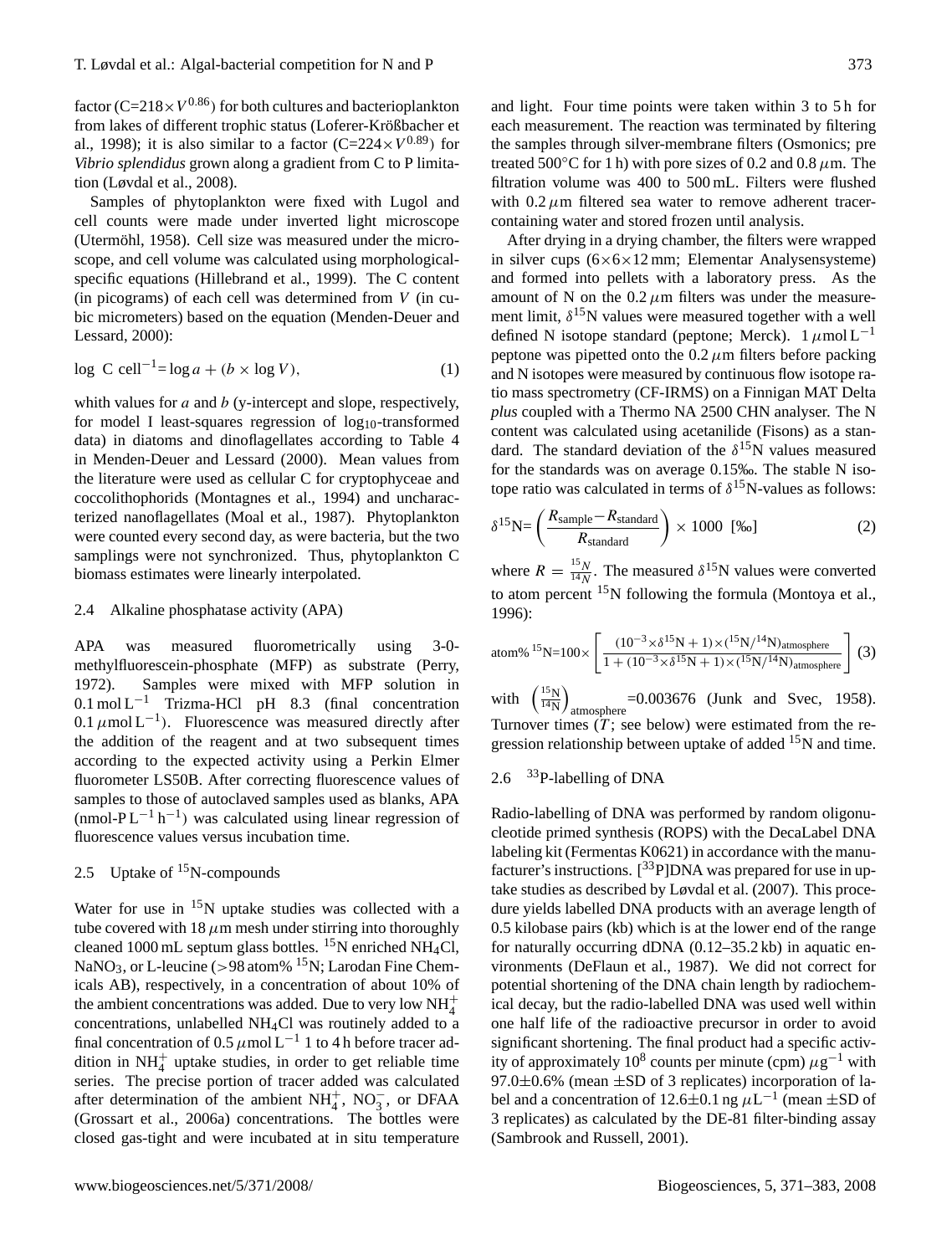

**Fig. 1.** Ambient concentrations of DIN **(a)**, SRP **(b)** and the DIN:SRP molar ratio **(c)** through the course of the experiment.

# 2.7 Uptake of <sup>33</sup>P-compounds

Uptake of  ${}^{33}PO_4^{3-}$ , AT ${}^{33}P$  and  $[{}^{33}P]$ DNA was measured according to Thingstad et al. (1993), modified as described by Løvdal et al. (2007), except that the samples were not assayed for inorganic P released from organic substrates which was not taken up by the organisms. All incubations were done in 10 mL subsamples in 15 mL Falcon tubes at subdued light and 15.5±1.0◦C. Samples were incubated according to the expected turnover time; for samples incubated with  $33^{33}PO_4^{3-}$ , AT<sup>33</sup>P and [<sup>33</sup>P]DNA, the respective incubation times varied between 15 min and 1 h, 1–2 h, and 2–5 h, respectively. Incubations were stopped by cold chase (Løvdal et al., 2007). Bacteria and phytoplankton were separated into different size fractions by filtration onto polycarbonate filters (Poretics) with pore sizes of 0.2 and 0.8  $\mu$ m according to Løvdal et al. (2007). Subsamples and filters were radioassayed by liquid scintillation counting (Løvdal et al., 2007).



**Fig. 2.** APA and affinity for  $PO_4^{3-}$ ,  $NO_3^-$  and  $NH_4^+$  uptake, normalized for the summed C-biomass of phytoplankton and bacteria.

## 2.8 Estimation of turnover times and biomass-specific affinity

Turnover times  $(T; h)$  were calculated by the equation (Thingstad et al., 1993):

$$
T = \frac{t}{-\ln(1-R)}\tag{4}
$$

where  $R$  is the consumed fraction of added label. Hence, T represents here the turnover of substrates into particulate matter and does not include the release of hydrolysis products to the water phase. For samples incubated with  $^{33}P$  compounds,  $t$  is the incubation time. For samples incubated with  $15N$  compounds, t is the incubation time + half the filtration time. This distinction was made because the uptake was not stopped with cold chase in samples incubated with  $15$ N compounds, but terminated by filtration. Thus, uptake will proceed during the filtration procedure until the whole sample volume has passed the filter (15–45 min). T for  ${}^{33}P$  substrates was calculated from single time-point measurements (Thingstad et al., 1993), whereas T for  $^{15}N$  substrates was calculated from the regression line between four time points.

Biomass-specific affinity for N  $(\alpha_N)$  and P  $(\alpha_P)$  uptake  $(L \text{ nmol-C}^{-1} \text{h}^{-1})$  was estimated according to the procedure proposed by Thingstad and Rassoulzadegan (1999):

$$
\alpha = f/(TB) \tag{5}
$$

where  $f$  is the fraction of uptake in the respective size fraction and  $B$  is the biomass-C. The biomass of particleassociated bacteria was attributed to the  $> 0.8 \mu$ m size fraction because they could be trapped on a  $5 \mu m$  filter (Grossart et al., 2006a). Hence, due to the particle-associated bacteria, the mechanical separation of bacteria and phytoplankton by size fractionation was not entirely successful. In our estimates of biomass-specific affinity, this was corrected for by assuming that particle-associated bacteria had the same affinity for uptake as free bacteria. From this assumption, the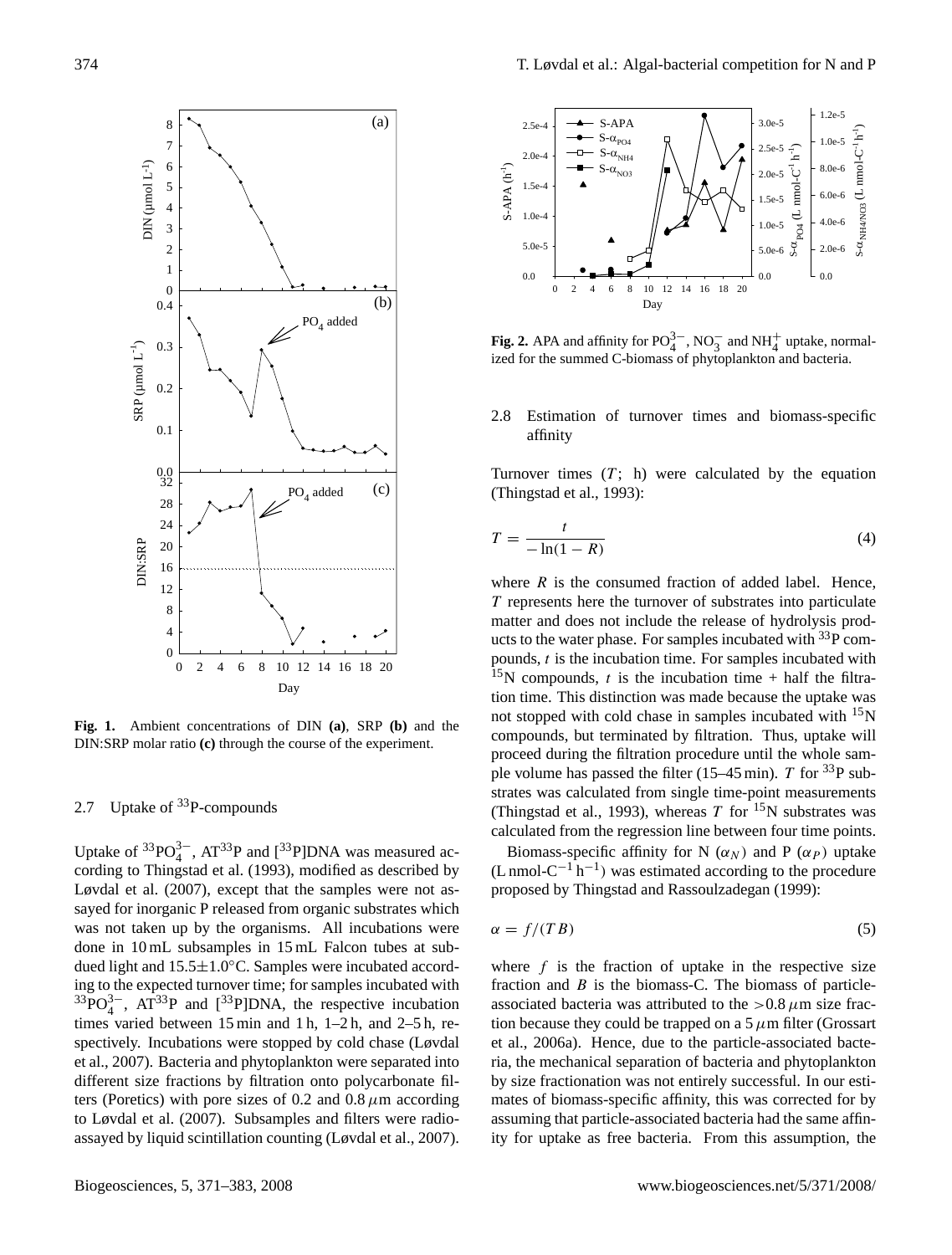fraction of uptake by particle-associated bacteria was calculated by rearranging Eq. (5) to

$$
f = \alpha T B \tag{6}
$$

inserting the estimated biomass of particle associated bacteria. Corrected estimates corresponding to algae and bacteria were then calculated respectively by subtracting this value from the  $>0.8 \mu$ m size fraction, and by attributing it to the 0.8–0.2  $\mu$ m size fraction.

#### 2.9 Statistical analysis

Statistical analysis was performed by student's t-tests according to Sokal and Rohlf (1995). The confidence level of all analyses was set at 95%.

## **3 Results**

## 3.1 Nutrients, APA, and bloom development

Dissolved inorganic N (DIN), represented as the sum of  $NH_4^+$ +NO<sub>x</sub> was dominated by NO<sub>x</sub> concentrations ranging from  $8 \mu \text{mol} L^{-1}$  on day 1, to  $4 \mu \text{mol} L^{-1}$  on day 7, before it rapidly declined to under the detection limit  $(0.05 \mu \text{mol L}^{-1})$  on day 13 (Fig. 1a), whereas NH<sup>+</sup><sub>4</sub> concentrations were always close to or below the detection limit  $(0.1 \mu \text{mol L}^{-1})$ . SRP concentrations declined from approximately 0.4  $\mu$ mol L<sup>-1</sup> on day 1 to ~0.04  $\mu$ mol L<sup>-1</sup> on day 20 (detection limit;  $0.01 \mu$ mol L<sup>-1</sup>) (Fig. 1b). Thus, the DIN:SRP ratio was well above the Redfield ratio of 16 prior to the second addition of  $PO_4^{3-}$  on day 7 before it rapidly declined (Fig. 1c). DFAA concentrations ranged between 0.4 and  $1.6 \mu$ mol L<sup>-1</sup>, with the lowest concentrations after the peak of the bloom (Grossart et al., 2006a). Statstical analysis was performed by student's t-tests according<br>to Sokial and Rohlf (1995). The confidence level of all<br>analyses was set at 95%.<br>
3.1 Nutrients, APA, and bloom development<br>  $\frac{3}{2}$ <br>  $\frac{3}{2}$ <br>  $\frac{3}{2}$ 

APA ranged from 1 nmol-PL<sup>-1</sup> h<sup>-1</sup> on day 2 of the experiment, to  $5 \text{ nmol-PL}^{-1} \text{h}^{-1}$  on day 20. Specific values for APA (S-APA) and for phosphate affinity  $(S-\alpha_{PO_4})$  normalized with respect to the summed C-biomass of phytoplankton and bacteria are shown in Fig. 2. Both values increased after Day 8, but remained below  $0.0002 h^{-1}$  and  $0.00004 L$  nmol- $C^{-1}$  h<sup>-1</sup>, respectively. S-APA and S- $\alpha_{\text{PO}_4}$  above 0.2 h<sup>-1</sup> and  $0.02$  L nmol-P<sup>-1</sup> h<sup>-1</sup> (i.e., normalized to P-biomass) may be used as indicators for P-limitation (Tanaka et al., 2006). Assuming, as a high estimate, a C:P molar ratio of 200 in algal + bacterial biomass, our data on S-APA and  $S$ - $\alpha_{\text{PO}_4}$  (Fig. 2) do not indicate severe P-limitation during any parts of the study period according to these criteria.

The algal bloom, almost exclusively dominated by coccolithophorids (mainly *Emiliania huxleyi*), was initiated by the addition of inorganic nutrients on day 0 and reached its maximum on day 11 (Fig. 3a) when the DIN:SRP ratio was ∼2. Highest numbers of total as well as free bacteria were recorded on day 8, when the DIN:SRP ratio was



**Fig. 3.** Abundances of phytoplankton **(a)**. Abundances **(b)** and size **(c)** of free and particle associated bacteria. Data in (b) and (c) are from Grossart et al. (2006a).

numbers of particle associated bacteria were reached at day 20 (Fig. 3b). Particle-associated bacteria were significantly bigger than free bacteria, and increased from 0.6 to 1.5  $\mu$ m<sup>3</sup> at the end of the experiment (Fig. 3c). Particle-associated bacteria contributed to 40–80% of the total bacterial volume (Grossart et al., 2006a). From our estimates, the contribution of particle-associated bacteria to the total C-biomass of algae and bacteria increased from ∼15% on day 0 to ∼50% on day 20.

#### 3.2 Turnover times

During the first week of the experiment,  $T$  of all substrates were in general long and  $T$  of the organic N and P substrates measured were shorter than T of the respective inorganic substrates (Fig. 4). This may indicate C-stress of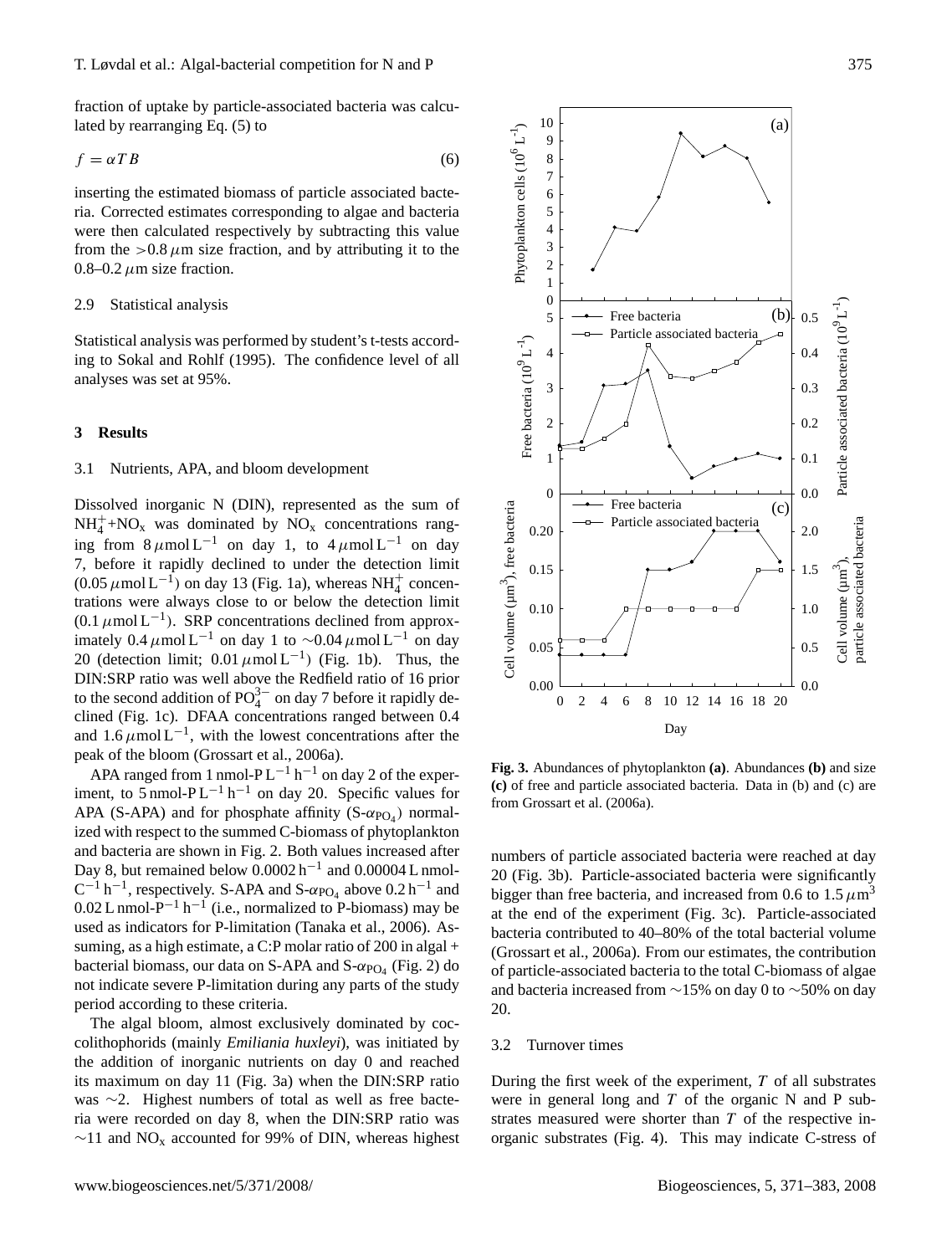

**Fig. 4.** Turnover times (logarithmic scale) of **(a)** N-substrates and **(b)** P-substrates.

heterotrophic processes in this phase (see discussion). The peak of the phytoplankton bloom (Fig. 3a) coincided with the shortest  $T_{NH_4}$  (4.8 h) and  $T_{NO_3}$  (6.2 h). From this point on,  $NH_4^+$  and  $NO_x$  concentrations were both in the nanomolar range. In contrast to  $NO<sub>x</sub>$ , which is formed by nitrification of  $NH_4^+$ ,  $NH_4^+$  is released by mineralization by protozoans, flagellates and zooplankton. As  $NH<sub>4</sub><sup>+</sup>$  is the preferentially regenerated form of N and taken up quickly, nitrification is supposed to be low under the given conditions. So, even though  $NH<sub>4</sub><sup>+</sup>$  may not be measurable, it can be presumed to be available for uptake. Therefore, T for  $NH_4^+$  was measured as the only DIN substrate.  $T_{NH_4}$  stayed stable below 10 h from day 12 onwards, whereas  $T_{\text{Leucine}}$  decreased from  $>100$  h to 34 h at the same time (Fig. 4a).

Despite high DIN:SRP ratios (Fig. 1c), which could have been interpreted to indicate phosphate limitation,  $T_{PO_4}$  was longer than  $T_{ATP}$  at the beginning of the experiment (Fig. 4b). Because P limitation was not expected immediately after the addition of  $PO_4^{3-}$  on day 7, T for P substrates was not measured between day 6 and day 12. On day 12,  $T_{\text{PO}_4}$  (5.8 h) was shorter than  $T_{\text{ATP}}$  and was comparable to  $T_{\text{NH}_4}$  and  $T_{\text{NO}_3}$ , before it reached a minimum of 1.4 h on day 16 (Fig. 4b).  $T_{ATP}$ and  $T_{\text{dDNA}}$  declined from 24 and 346 h, respectively, on day 12 before it stabilized at  $6\pm 2$  h (mean  $\pm$ SD,  $n=4$ ) and  $84\pm 8$  h (mean  $\pm$ SD, *n*=4), respectively, for the rest of the study period (Fig. 4b).

3.3 Uptake distribution of  $^{15}N$ - and  $^{33}P$ -substrates and biomass-specific affinity

The distribution of added activity taken up by the two size fractions is shown in Fig. 5. The  $0.8-0.2 \mu m$  size fraction took up most of the organic substrates during the first part of the study period, whereas the  $>0.8 \mu$ m size fraction dominated uptake of the inorganic substrates. In our set of data, both  $T_{\text{NH}_4}$  and  $T_{\text{PO}_4}$  dropped below 10 h at the peak of the phytoplankton bloom (Fig. 4). There are strong indications for a transition from a non-N-limited to an N-limited system at this point (see Discussion). Hence, we used  $T_{NH_4}$  as an indicator to split the dataset into non-N-limitation ( $T_{\text{NH}_4}$  > 10 h) and N-limitation ( $T_{\text{NH}_4}$  < 10 h) which also represents the periods before and after the peak of the phytoplankton bloom, respectively. After the peak of the phytoplankton bloom, the  $>0.8 \mu$ m size fraction dominated uptake of all substrates, and NH<sup>+</sup> uptake was almost exclusively by the >0.8  $\mu$ m size fraction. There were small changes in the distribution of inorganic N and P compared to before the phytoplankton peak, with the  $>0.8 \mu$ m size fraction taking up slightly more after this peak (Fig. 5).

From DON (i.e. leucine-N) and DOP uptake, dominated by the 0.8–0.2  $\mu$ m size fraction during  $T_{\text{NH}_4} > 10$  h, there was a shift towards DON and DOP uptake dominated by the  $>0.8 \mu$ m size fraction during  $T_{\text{NH}_4}$  < 10 h (Fig. 5). There were no drastic shifts in the distribution of inorganic substrates, with the  $> 0.8 \mu$ m size fraction dominating uptake in both periods, but more so during  $T_{\text{NH}_4}$  < 10 h (Fig. 5).

S- $\alpha_{\text{NO}_3}$ , S- $\alpha_{\text{NH}_4}$ , and S- $\alpha_{\text{PO}_4}$  are specific affinities normalized for the summed C biomass, of algae and bacteria, and are shown in Fig. 2. Affinities for all substrates were low during the first half of the study period. Maximum values of  $S$ - $\alpha_{NH_4}$  paralleled the peak of the phytoplankton bloom, whereas  $S$ - $\alpha_{\text{PO}_4}$  peaked on day 16.

Comparing competitive ability of osmotrophs in the 0.8–  $0.2 \mu$ m and the >0.8  $\mu$ m size fraction by means of biomassspecific affinity for N-uptake in the two size fractions, focusing on the N-limited phase  $(T<sub>NH4</sub> < 10 h)$ , reveals a significant shift depending on whether N is present in organic or inorganic form (Fig. 6). The  $> 0.8 \mu$ m size fraction had a significantly higher biomass-specific affinity for  $\mathrm{NH}_4^+$  than the 0.8–0.2  $\mu$ m size fraction (p=0.0005), and a significantly lower biomass-specific affinity for leucine-N than the 0.8–  $0.2 \mu$ m size fraction (p=0.038) (Fig. 6a, b). No such shift between the competition for DIP and DOP were observed; no significant differences were found between biomass-specific affinity in the two size fractions for  $PO_4^{3-}$  ( $p=0.314$ ), ATP-P  $(p=0.429)$ , or dDNA-P  $(p=0.245)$  (Fig. 6c–e).

From Eq. (6), it was estimated that much of the uptake in the  $>0.8 \mu$ m size fraction was by particle-associated bacteria. Particle-associated bacteria took up larger shares of DON compared to DIN (Table 1). In fact, it was estimated that the majority (63 $\pm$ 19%, n=5) of total DON uptake was by particle-associated bacteria during N-limitation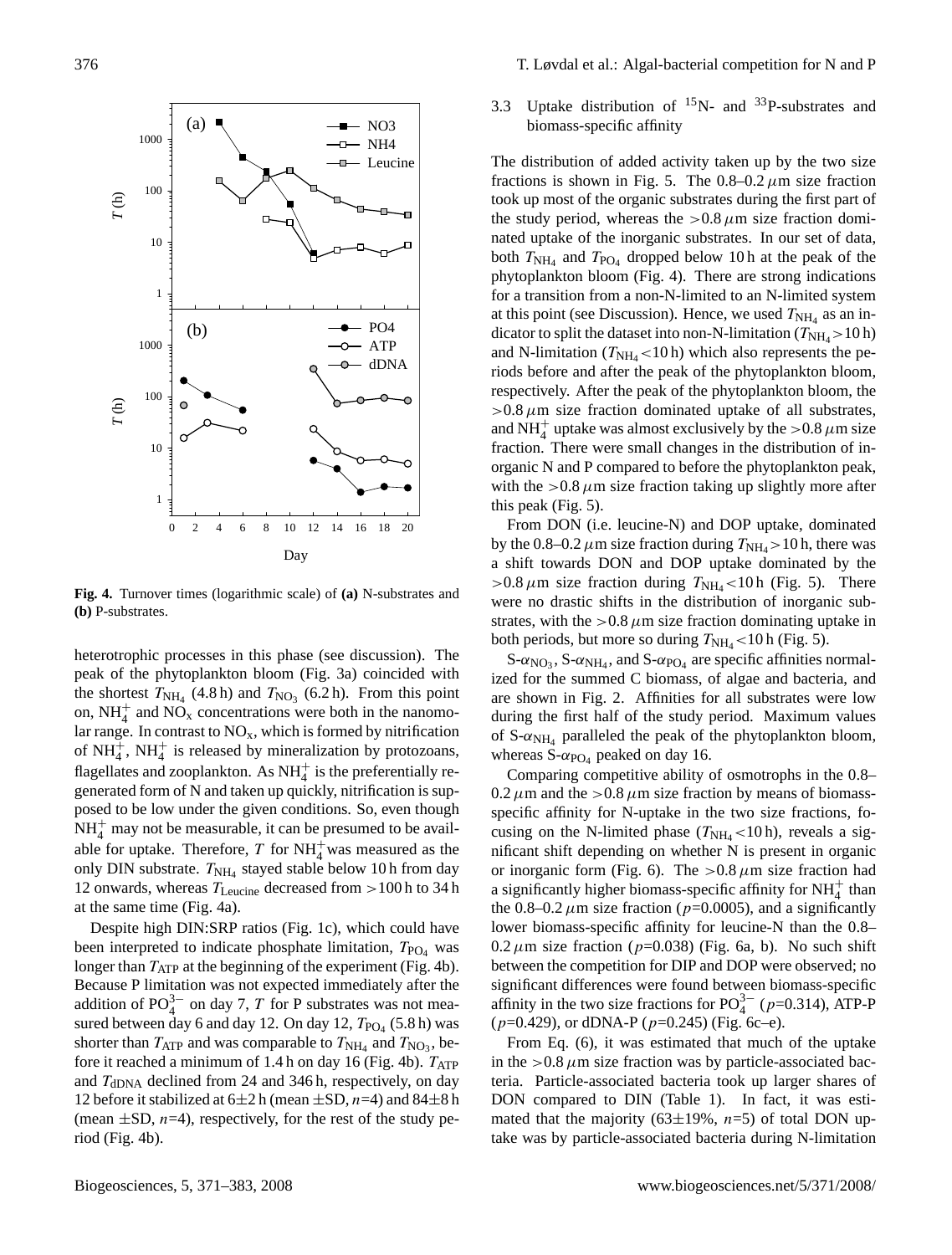

**Fig. 5.** Relative proportions of incorporated label in the two size fractions.



**Fig. 6.** Biomass-specific affinity (logarithmic scale) for the uptake of NH<sup>+</sup><sub>4</sub> (a), Leucine-N (b),  $PO_4^{3-}$  (c), ATP-P (d), and dDNA-P (e) in the  $>0.8 \mu$ m size fraction (dotted line), and in bacteria and phytoplankton after correcting for particle-associated bacteria (solid lines) during the N-limited phase. Note that corrected "bacteria" equal the  $0.8-0.2 \mu$ m size fraction. See text for details.

 $(T<sub>NH<sub>4</sub></sub> < 10 h)$ , leaving phytoplankton with ∼20% (Table 1), and thus free-living bacteria with approximately 15% of total DON uptake. Hence, from the corrected estimates, phytoplankton had a significantly lower biomass-specific affinity for DON than heterotrophic bacteria ( $p=0.0003$ ) (Fig. 6b) but a significantly higher biomass-specific affinity for  $NH_4^+$  $(p=0.0002)$  (Fig. 6a). No shift between the competition for DIP and DOP were observed; no significant differences were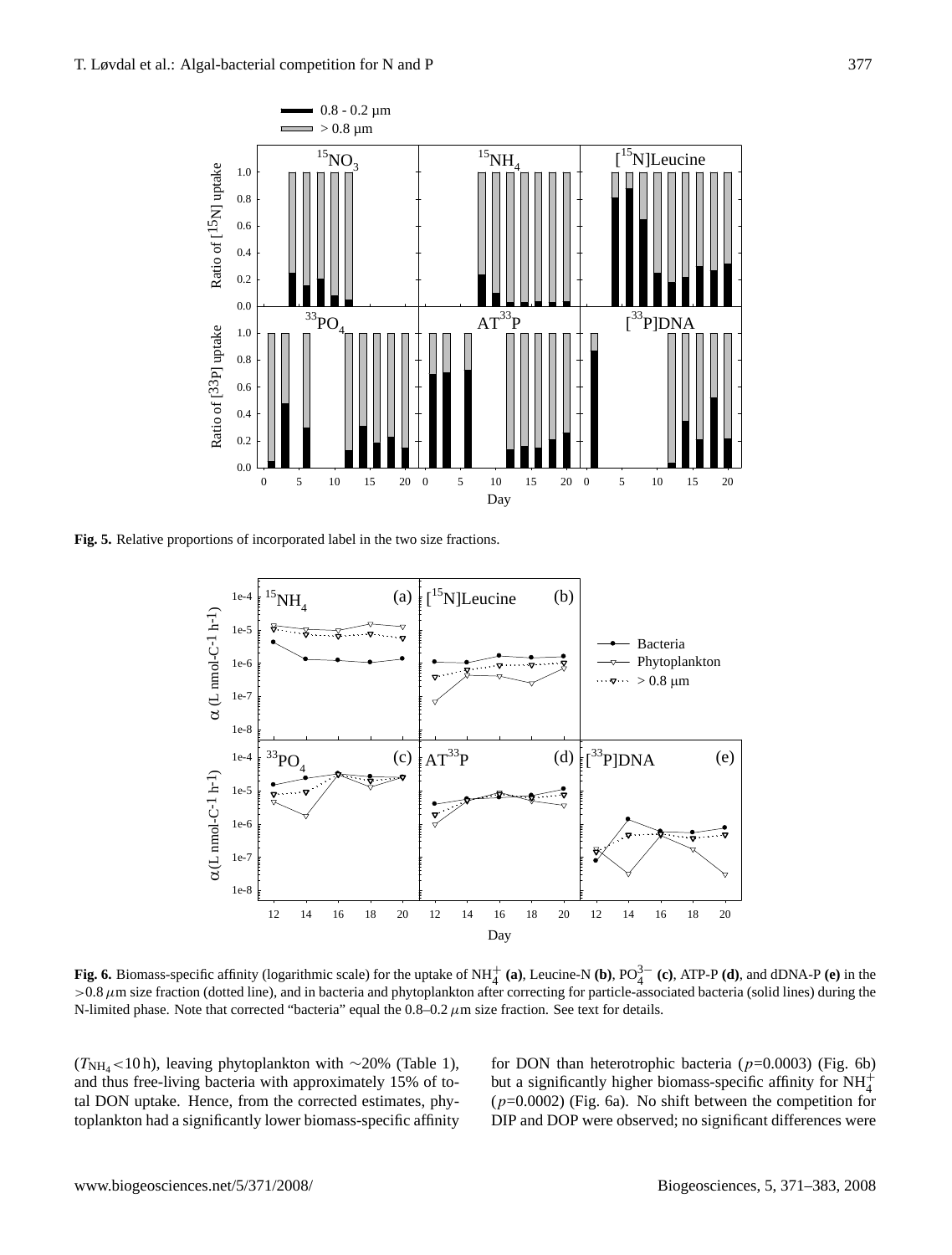**Table 1.** Uptake of labelled substrates by particle-associated bacteria and phytoplankton, given as percent of total uptake. Estimates from Eq. (6) assuming similar affinity in particle-associated bacteria as in free-living bacteria (see text). Pooled data for inorganic and organic N

and P substrates, grouped in samples with  $T_{NH_4}$  longer than and shorter than 10 h. Means with standard deviation.

| Substrate  | $T_{\text{NH}_4}$ > 10 h     |               | $T_{\rm NH_4}$ < 10 h        |               |
|------------|------------------------------|---------------|------------------------------|---------------|
|            | particle-associated bacteria | phytoplankton | particle-associated bacteria | phytoplankton |
| <b>DIN</b> | $13\pm2$                     | $72 + 9$      | $11\pm5$                     | $85 \pm 6$    |
| <b>DON</b> | $37 + 4$                     | $21 \pm 28$   | $63 \pm 19$                  | $19 \pm 10$   |
| <b>DIP</b> | $19 + 13$                    | $53 + 34$     | $50 + 11$                    | $30 \pm 15$   |
| <b>DOP</b> | $42 + 5$                     | $1+1$         | $50 + 24$                    | $33 + 25$     |

found between biomass-specific affinity in algae and bacteria for  $PO_4^{3-}$  ( $p=0.175$ ), ATP-P ( $p=0.263$ ), or dDNA-P  $(p=0.056)$  (Fig. 6c–e).

## **4 Discussion**

It has been hypothesized that phosphate limitation, classically indicated by  $DIN: DIP$  ratios  $>16$ , is one of the critical factors allowing the coccolithophore *Emiliania huxleyi* to bloom (reviewed by Lessard et al., 2005). This hypothesis is based on physiological studies showing that *E. huxleyi* has an exceptionally high affinity for  $PO_4^{3-}$  and is able to use DOP (Kuenzler and Perras, 1965; Riegman et al., 2000). High  $NO_3^-$ : $PO_4^{3-}$  ratios, however, appear to be the exception rather than the rule in *E. huxleyi* blooms. In fact, in most blooms studied to date,  $NO_3^-$ : $PO_4^{3-}$  ratios were low, and nitrate was low or undetectable (Lessard et al., 2005). In the current experiment, the addition of  $NO_3^-$  and  $PO_4^{3-}$  in a molar ratio of 18 initiated a bloom of coccolithophorids, dominated by *E. huxleyi*, reaching its maximum after 11 days when the DIN:SRP ratio was ∼2. The first half of the period prior to the peak of the bloom was characterized by high DIN:SRP ratios (Fig. 1c), thus the phytoplankton growth may be suspected to have been restricted by the availability of inorganic P. Low S-APA and low  $S-\alpha_{PO_4}$ ,  $S-\alpha_{NO_3}$  and  $S-\alpha_{NH_4}$  values (Fig. 2), however, does not indicate severe mineral nutrient limitation, and  $T$  of the organic N and P substrates measured where shorter than that of the respective inorganic substrates (Fig. 4), possibly indicating C-stress of heterotrophic processes in this phase. Bacteria hydrolyze specific DON and DOP-compounds in the presence of inorganic mineral nutrients, presumably to obtain other associated mineral nutrients and C (Jørgensen et al., 1993; Benitez-Nelson and Buesseler, 1999). DIN:SRP ratios rapidly declined from day 7 (Fig. 1) due to the  $PO_4^{3-}$  enrichment. However, the additional  $PO_4^{3-}$ was rapidly consumed followed by increasing values of S-APA and  $S$ - $\alpha_{\text{PO}_4}$  (Fig. 2).  $S$ - $\alpha_{\text{NO}_3}$  and  $S$ - $\alpha_{\text{NH}_4}$  values rapidly increased from day 8 with  $S$ - $\alpha_{NH_4}$  peaking at day 12 (Fig. 2). Additionally,  $T_{\text{NO}_3}$  and  $T_{\text{NH}_4}$  became shorter as the experiment proceeded, with  $T_{\text{NH}_4}$  reaching minimum values at day

12 before stabilizing, and  $T_{\text{Leucine}}$  declining from day 10 to the end (Fig. 4). Conclusively, the splitting of the investigation period into a non-N-limited and an N-limited phase can be justified.

### 4.1 Methodological considerations

We acknowledge that the biomass-specific affinity estimated for N-substrates is low compared to what one would expect during N-limitation (Fig. 7a, b). The reason for this is unknown. One possibility, contradictory to our previous conclusion, could be that the growth rate of heterotrophic bacteria was limited by C or other factors, rather than N. Another possibility could be artefacts in our estimation procedure. However, the main reason that biomass-specific affinities for N-compounds, both in bacteria and algae, seem unrealistically low for a presumably N-stressed system, compared to that of P-compounds, stems probably from a methodological limitation. Although the continuous flow isotope ratio mass spectrometry (CF-IRMS) is very sensitive, it requires a certain amount of N (about  $10 \mu$ g). Hence, following long filtration time due to relatively large sample volumes, the time points between two filtrations have to be distinct enough to get over uncertainties due to background noise. Additionally, substrate concentrations must be high enough to avoid exhaustion of substrate in the bottles during the incubation time. Thus, this method is not optimal in environmental labelling studies when the ambient turnover time is extremely short and the substrate concentration is low. In our experiment, usually below 10% of ambient concentrations of tracer <sup>15</sup>N isotope was added. In the case of  $NH_4^+$ uptake studies, additional unlabelled NH4Cl had to be added to the incubation bottles for two reasons. First, it is not possible to calculate the correct tracer amount of label to add when the ambient substrate concentration is unknown (e.g., under the detection limit). Second,  $NH<sub>4</sub><sup>+</sup>$  is formed by mineralization. Hence, under very low concentrations, the amount of  $NH<sub>4</sub><sup>+</sup>$  regenerated during the experiment could be too high in comparison to the amount of  $NH<sub>4</sub><sup>+</sup>$  in the water, and thus, could not be neglected when calculating the amount of tracer to add. During the N-limited phase, the enrichment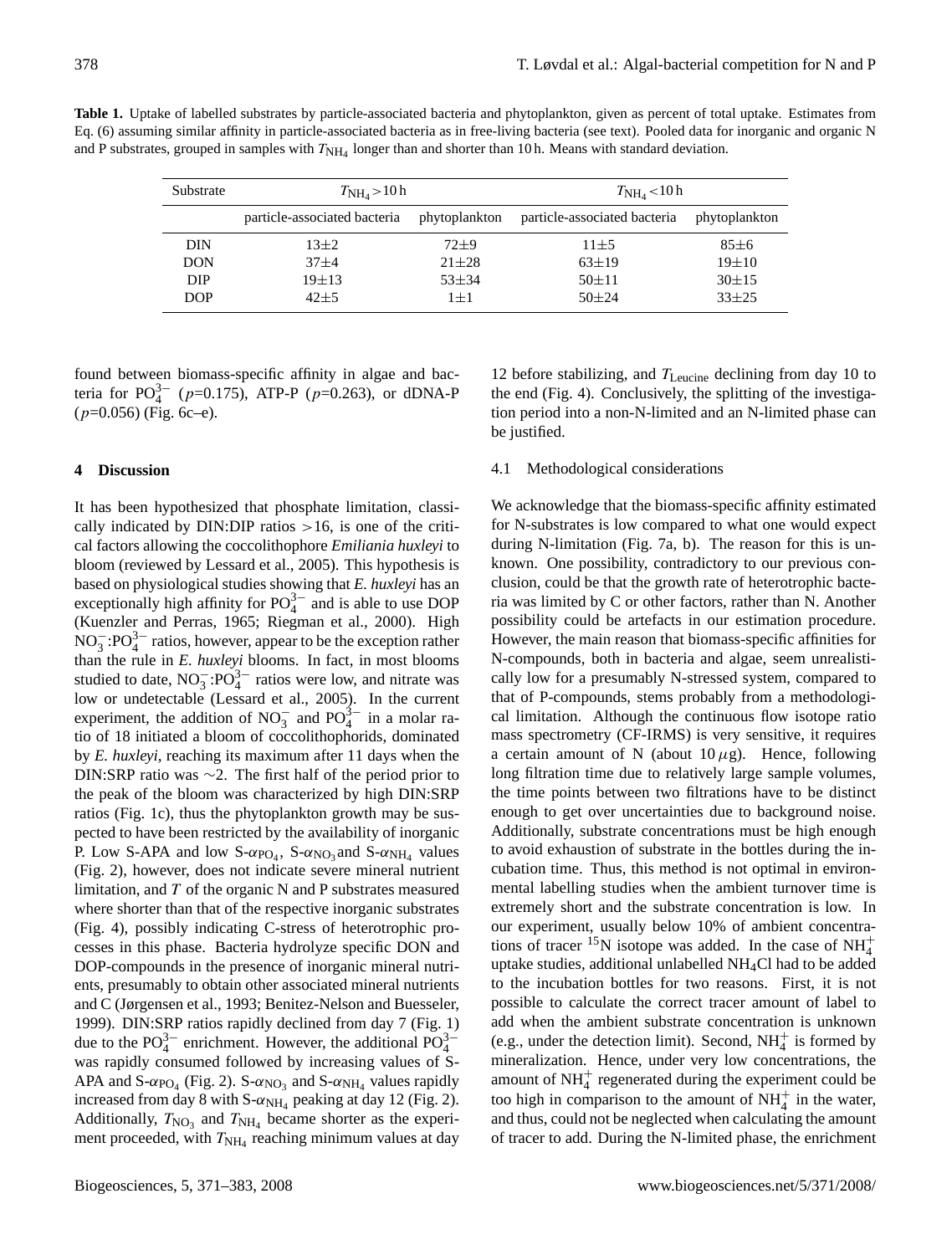

**Fig. 7.** Comparison of the mean estimated biomass-specific affinity values during the N-limited phase  $(\pm SD, n=5)$  of phytoplankton and bacteria vs. the theoretical maximum affinity by the diffusion model. The assumption for the diffusion model is that the diffusion constant (D) for small molecules like NH<sup>+</sup> (a) and PO<sub>4</sub><sup>3-</sup> (c) is 10<sup>-5</sup> cm<sup>2</sup> s<sup>-1</sup>, D for leucine (b) is 3.7×10<sup>-6</sup> cm<sup>2</sup> s<sup>-1</sup> (Nimer et al., 2003), D for ATP **(d)** is  $3.0 \times 10^{-6}$  cm<sup>2</sup> s<sup>-1</sup> (Diehl et al., 1991), and D for DNA **(e)** is  $4.9 \times 10^{-6}$  cm<sup>2</sup> s<sup>-1</sup>  $\times$  (basepair size)<sup>-0.72</sup> (Lukacs et al., 2000). The solid curves denote the theoretical maximum for bacteria and phytoplankton, assuming the cell density is 1.2 g cm<sup>-3</sup>, dry weight is 50% of wet weight, and C weight is 50% of dry weight.

of biomass-specific affinities for N-compounds (Fig. 6a, b). of unlabelled  $NH_4^+$  could increase the DIN:SRP ratio in the incubation bottles by a factor of up to 10 compared to the ambient concentrations (Fig. 1c), but the DIN:SRP ratio in the incubation bottles was still below 16. We acknowledge that this treatment presumably relaxed the N-limitation in these bottles, which led to significant overestimates of the ambient NH $_4^+$  turnover times (Fig. 4a). Additions of <sup>15</sup>N-leucine were based on measurements of ambient DFAA concentrations. Most likely, the DFAA pool measured chemically is larger than that utilized by osmotrophs since not all parts of the DFAA pool are equally energetically expensive to incorporate. We acknowledge that  $T_{\text{[leucine]}}$  and affinity $_{\text{[leucine]}}$  values reported here are estimates of the ambient pool of enzymatically hydrolysable free leucine, and not all components of the DON pool. Hence, <sup>15</sup>N enrichment presumably exceeded that typically regarded as true tracer levels, leading to an overestimate of turnover times, and hence underestimates

The liquid scintillation counting technique on the other hand, applied for  $33P$  uptake studies, is not hampered with this problem because the high specific activity of  $33P$  allows for true tracer level enrichment, e.g. picomolar concentrations.

Although this problem with the CF-IRMS technique can be expected to have given significant underestimates of biomass-specific affinity, we believe that it did not affect the relative distribution of N-substrates in the two size fractions considerably. Thus, qualitative differences between the 0.8–  $0.2 \mu$ m and the  $> 0.8 \mu$ m size fractions were attributed to the differences between bacterial and algal metabolism.

4.2 Algal – bacterial competition; implications for the microbial food web

From our data, there is evidence for a shift in terms of algal – bacterial competition when N is available in the form of leucine contrary to  $NH<sub>4</sub><sup>+</sup>$  (Fig. 6), with organisms in the  $>0.8 \mu$ m size fraction having significantly lower biomass-specific affinity for leucine-N and significantly higher biomass-specific affinity for  $NH<sub>4</sub><sup>+</sup>$  compared to smaller organisms (0.8–0.2  $\mu$ m). Correcting for the contribution of particle-associated bacteria in the  $> 0.8 \mu$ m size fraction by assuming they have similar affinity per biomass as free-living bacteria, probably represents a best estimate for the competition between algae and heterotrophic bacteria. From theoretical arguments linking cell size, shape, and elemental stoichiometry to uptake efficiency (Løvdal et al., 2008), we calculated the biomass-specific affinity in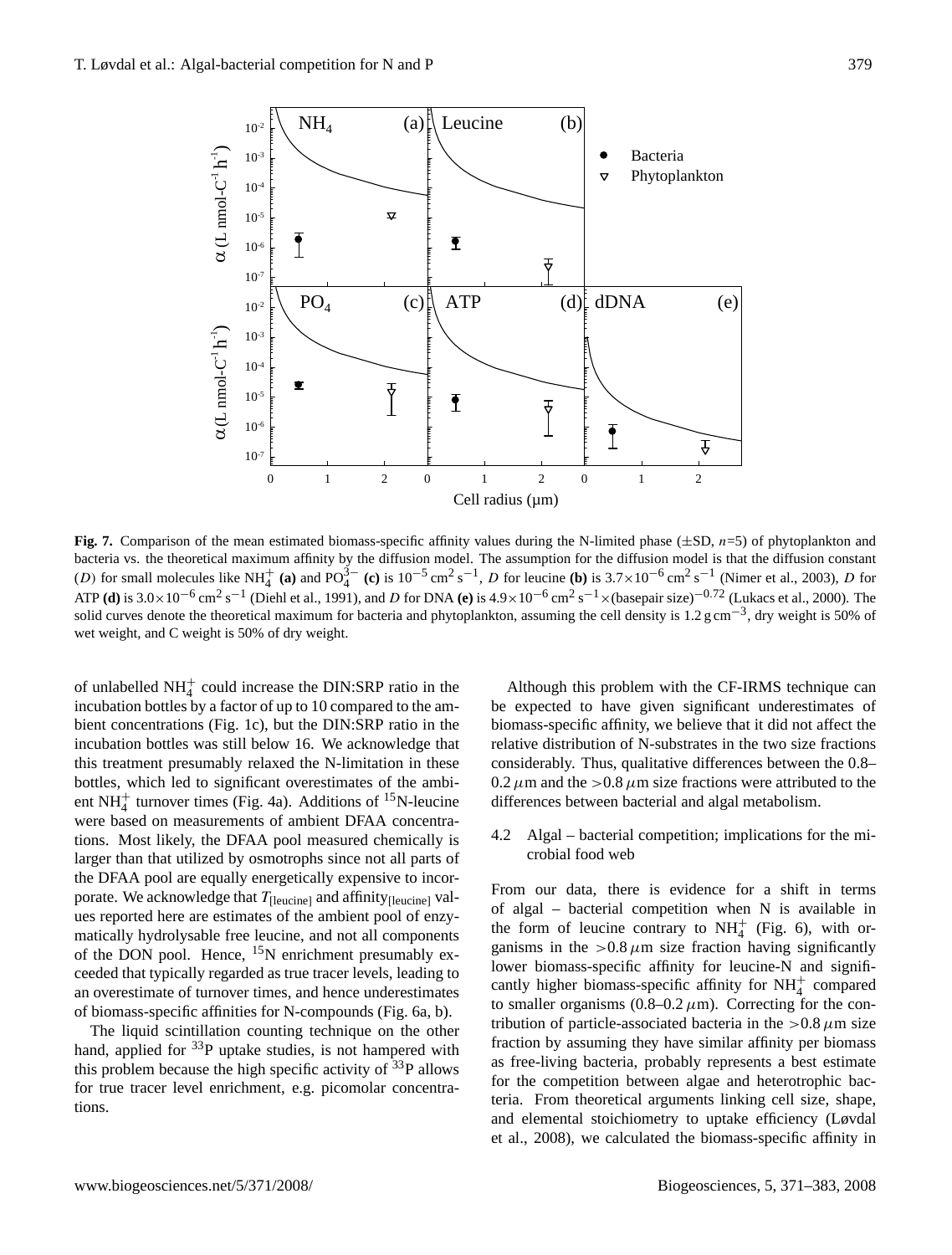the large, particle-associated bacteria (assumed to be rodshaped) to be comparable to that in the smaller, free-living bacteria (assumed to be coccoid), given the bacterial C biomass estimated, and assuming diffusion as the rate limiting step for uptake, and that the active fraction of bacteria is the same in the two compartments. However, since specific aminopeptidase (Karner and Herndl, 1992; Middelboe et al., 1995), protease (Becquevort et al., 1998) and phosphatase (Smith et al., 1992; Simon et al., 2002) activities in particleassociated bacteria are often higher than those characteristic for free-living bacteria, our affinity values for heterotrophic bacteria may have been underestimated, and the values for phytoplankton correspondingly overestimated.

In a previous investigation in P-limited estuarine mesocosms, Løvdal et al. (2007) found no significant shift in algal – bacterial competition for P from ATP and dDNA relative to  $PO_4^{3-}$ , in terms of biomass-specific affinity. In the current experiment, using comparable methodology, a shift from bacteria dominating the competition for DON towards algae dominating the competition for DIN was evident (Fig. 6). This does indeed indicate that the structure of the microbial food web in N-limited environments may be different from that in P-limited environments. If amino acids are utilized almost exclusively by bacteria, this changes the food web structure relative to P-limited environments, since there will be a pool of dissolved N for which bacteria do not experience significant competition from phytoplankton to acquire. One effect of this is, theoretically, that the probability for C-limitation of bacteria could be larger in N-deficient regions than in Pdeficient regions (Thingstad, 2000).

*E. huxleyi* has been shown to be a moderate competitor for nitrate and a good competitor for phosphate compared to other algal species (Riegman et al., 1992; Riegman et al., 2000). During natural *E. huxleyi* blooms, *E. huxleyi* primarily use  $NH_4^+$  and urea (Kristiansen et al., 1994; Fernández et al., 1996; Rees et al., 2002). The high P acquisition capacity and ability to use non-nitrate N has been suggested (Lessard et al., 2005), at least in part, to explain the success of *E. huxleyi* in nutrient-depleted waters. This is supported by our data because the biomass-specific affinity for all P-substrates in *E. huxleyi* was comparable to that in heterotrophic bacteria, whereas *E. huxleyi*, although they seemed to have low amino acid-N acquisition capacity, dominated the competition for  $NH_4^+$ . Our results also agree with previous findings that DFAA are an important N source to marine bacteria (Hollibaugh and Azam, 1983; Jørgensen et al., 1993). Concentrations of dissolved combined amino acids (DCAA) ranged between 2 and  $10 \mu$ mol L<sup>-1</sup> with maxima on day 8 (Grossart et al., 2006a). DCAA are potentially important N sources, and the hydrolysis of the DCAA pool may substantially have increased the bacteria's ability to utilize DFAA (including leucine), and hence, N from the amino acids.

4.3 Experimental affinity estimates compared to the theoretical maxima

The biomass-specific affinity values estimated in the present study can be compared with those given by diffusion limitation of substrate transport to the cell surface – that is, the theoretical maximum. Assuming that the cell is diffusionlimited, i.e., that the cell's uptake system is so efficient (and the bulk nutrient concentration so low) that all substrate molecules hitting the cell surface are captured; it is possible to derive a theoretical expression for maximum biomassspecific affinity ( $\alpha_{\text{max}}$ ) for a spherical cell (Fig. 7; see also Thingstad and Rassoulzadegan, 1999):

$$
\alpha_{\text{max}} = 3D/(\sigma r^2) \tag{7}
$$

where  $D$  is the diffusion constant for the substrate molecules and  $\sigma$  is the volume-specific content of the element in question. Assuming free-living and particle-associated bacteria to have volumes of 0.2 and 1.5  $\mu$ m<sup>3</sup>, respectively, and particleassociated bacteria to make up 30% of the total bacterial community (cf. Grossart et al., 2006a), their mean equivalent r can be calculated to be  $\sim$ 0.5  $\mu$ m. Assuming that the phytoplankton community is dominated by N-limited *E. huxleyi* with volumes of  $\sim$ 40  $\mu$ m<sup>3</sup> (cf. Riegman et al., 2000), their mean r may be set to 2.1  $\mu$ m.

The mean biomass-specific affinity for  $NH<sub>4</sub><sup>+</sup>$  uptake in phytoplankton was higher than that for bacteria, approaching that predicted by the diffusion model (Fig. 7a), contrary to that estimated for leucine (Fig. 7b). Although *E. huxleyi* is reported to grow fairly on leucine as the sole N-source (Ietswaart et al., 1994), our data suggest that the natural amount of leucine does not serve as an important N-source for *E. huxleyi* in our study. One should however keep in mind that genetic and physiological intraspecific diversity in *E. huxleyi* has been documented, and multiple strains can be present within an environment (Paasche, 2002), complicating comparison between laboratory and field studies.

The model for diffusion limited uptake may serve as a theoretical prediction for algal – bacterial N and P competition as illustrated in Figure 7. The model indicates that bacteria should be superior competitors to phytoplankton because of the difference in size. Changes in the surrounding medium are however accompanied by changes in size and elemental stoichiometry of algal and bacterial biomass, complicating the theoretical prediction (Thingstad et al., 2005; Løvdal et al., 2008).

DNA and ATP contain 16% and 14% N, and 10% and 18% P, respectively. Hence, they contain as much N per dry weight as amino acids of algal proteins (Laws, 1991). Therefore these substrates may serve as potential N and P sources at the same time. The high biomass-specific affinities for dDNA and ATP, considering their diffusion constants, compared to  $PO_4^{3-}$  (Fig. 7c–e), may indicate that these substrates were hydrolyzed for their N content rather than their P content. dDNA is mainly utilized as a P source by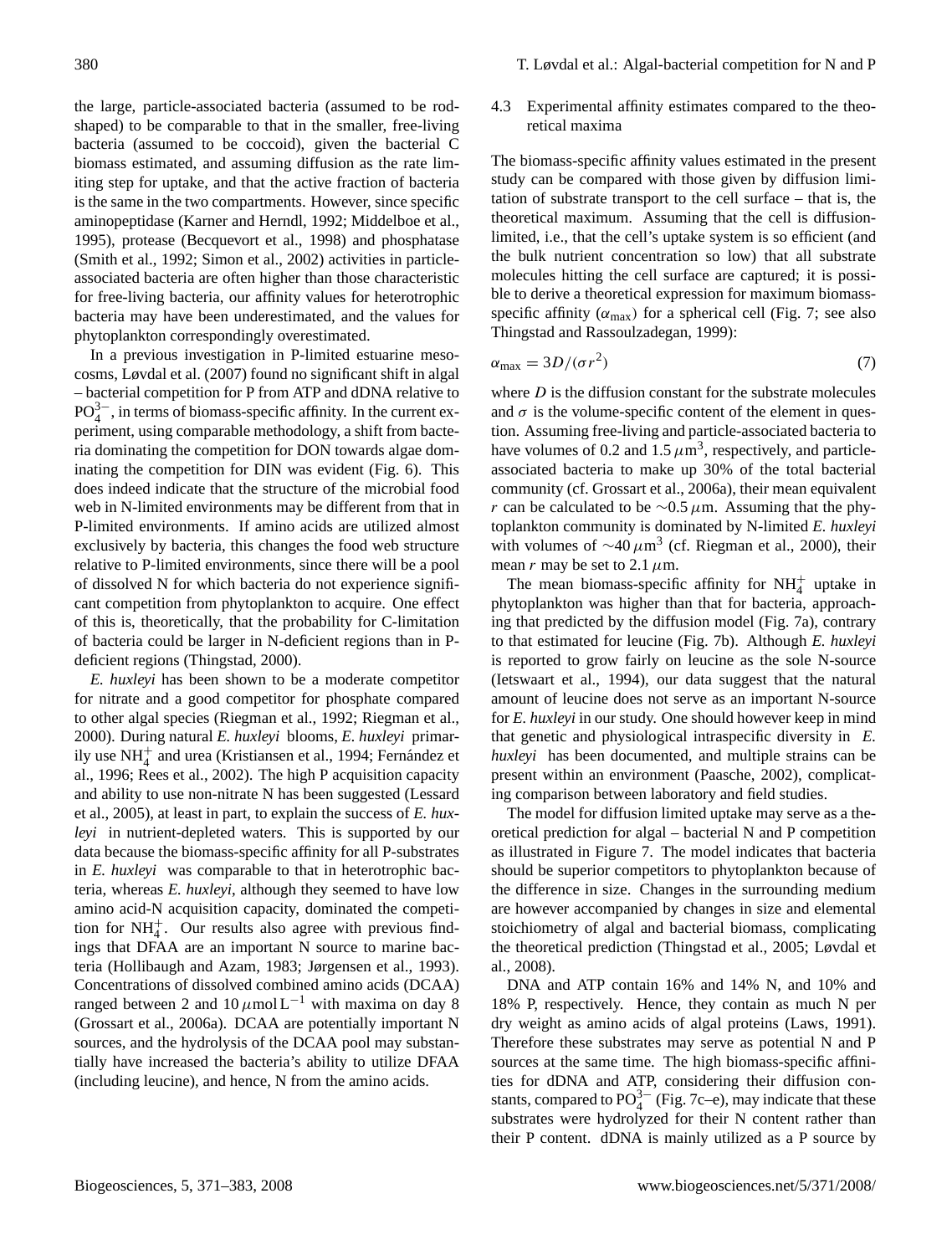marine bacteria, and accounts <10% of their N and C requirements (Jørgensen et al., 1993; Jørgensen and Jacobsen, 1996). The possibility then exists, that organic compounds, such as dDNA, are more bioavailable to phytoplankton than DON-compounds, such as amino acids, and are thus utilized as alternative sources for N by phytoplankton when the ambient DIN-concentrations are too low to support their growth. The potential for dDNA and ATP to also have rapid turnover times in non-P-limited environments, and to substantially support algal N-demand, indicates that phytoplankton may rely on these compounds to support their Ndemand, rather than those traditionally looked upon as important DON-sources. Yet, isotope P-labelled substrates may yield limited information about N uptake. Therefore, an Nisotope is preferable in assessing phytoplankton dDNA and ATP utilization.

### 4.4 Concluding remarks

The main conclusion of our study is that the competitive fitness of bacteria and algae for nutrients (and particularly N) vary dramatically depending on whether the substrates are organic or inorganic. Whereas bacteria appear to be superior competitors for organic forms of N, phytoplankton appear to be superior competitors for inorganic N supplied as  $NH<sub>4</sub><sup>+</sup>$ . This observation has major implications for our understanding of marine food webs and effects of nutrient status on community structure.

*Acknowledgements.* The staff at the Marine Biological Station, University of Bergen, in particular T. Sørlie and A. Aadnesen, and the Bergen Marine Research Infrastructure (RI) are gratefully acknowledged for support in mesocosm logistics. We thank also U. Riebesell for coordinating the project. E. F. Skjoldal, T. Tanaka, and M. Allgaier are thanked for technical assistance. U. Struck at the Museum für Naturkunde Berlin (Germany) is acknowledged for stable isotope analysis. P. Huonnic is acknowledged for phytoplankton counts. We thank the two anonymous reviewers for thoughtful comments. This work was supported by the University of Bergen and the Research Council of Norway; project 158936/I10 Patterns in Biodiversity, and by EU-TMR contract no HPRI-CT-2002-00181. LC and VC acknowledge partial financial support of the SISCO and PEACE projects (contract numbers EV/11/17A and SD/CS/03A, respectively), both funded by the Belgian Science Policy Office. HPG is grateful for financial support by the DFG (GR1540/8-1). VMJ is funded by Centre National de la Recherche Scientifique (CNRS) and the University of Nantes.

Edited by: J. Middelburg

## **References**

- Antia, N. J., Harrison, P. J., and Oliveira, L.: The role of dissolved organic nitrogen in phytoplankton nutrition, cell biology and ecology, Phycologia 30, 1–89, 1991.
- Becquevort, S., Rousseau, V., and Lancelot, C.: Major and comparable roles for free-living and attached bacteria in the degradation

of *Phaeocystis*-derived organic matter in Belgian coastal waters of the North Sea, Aquat. Microb. Ecol., 14, 39–48, 1998.

- Benitez-Nelson, C. R. and Buesseler, K. O.: Variability of inorganic and organic phosphorus turnover rates in the coastal ocean, Nature, 398, 502–505, 1999.
- Berges, J. A. and Falkowski, P. G.: Cell-associated proteolytic enzymes from marine phytoplankton, J. Phycol., 32, 566–574, 1996.
- Berman, T. and Bronk, D. A.: Dissolved organic nitrogen: a dynamic participant in aquatic systems, Aquat. Microb. Ecol., 31, 279–305, 2003.
- Billen, G.: Heterotrophic utilization and regeneration of nitrogen, in: Heterotrophic activity in the sea, edited by: Hobbie, J. E., Williams, P. J. L. B., Plenum Press, New York, London, 313– 355, 1984.
- Bratbak, G. and Thingstad, T. F.: Phytoplankton-bacteria interactions: an apparent paradox? analysis of a model system with both competition and commensalism, Mar. Ecol. Prog. Ser., 25, 23–30, 1985.
- Chróst, R. J.: Microbial ectoenzymes in aquatic environments, in: Aquatic microbial ecology: Biochemical and molecular approaches, edited by: Overbeck, J., Chróst, R. J., Springer Verlag, 47–78, 1990.
- DeFlaun, M. F., Paul, J. H., and Jeffrey, W. H.: Distribution and molecular weight of dissolved DNA in subtropical estuarine and oceanic environments, Mar. Ecol. Prog. Ser., 38, 65–73, 1987.
- Diehl, H., Ihlefeld, H., and Schwegler, H.: Physik für Biologen, Springer-Verlag, 391 pp., 1991.
- Engel, A., Zondervan, I., Aerts, K., Beaufort, L., Benthien, A., Chou, L., Delille, B., Gattuso, J.-P., Harlay, J., Heemann, C., Hoffmann, L., Jacquet, S., Nejstgaard, J., Pizay, M.-D., Rochelle-Newall, E., Schneider, U., Terbrueggen, A., and Riebesell, U.: Testing the direct effect of  $CO<sub>2</sub>$  concentration on a bloom of the coccolithophorid *Emiliania huxleyi* in mesocosm experiment, Limnol. Oceanogr., 50, 493–507, 2005.
- Fernández, E., Marañón, E., Harbour, D. S., Kristiansen, S., and Heimdal, B. R.: Patterns of carbon and nitrogen uptake during blooms of *Emiliania huxleyi* in two Norwegian fjords, J. Plankton Res., 18, 2349–2366, 1996.
- Grasshoff, K.: Determination of nitrate, in: Methods of seawater analysis, edited by: Grasshoff, K., Erhardt, M., and Kremling, K., Verlag Chemie, Weinheim, 143–150, 1983.
- Grossart, H.-P., Allgaier, M., Passow, U., and Riebesell, U.: Testing the effect of  $CO<sub>2</sub>$  concentration on the dynamics of marine heterotrophic bacterioplankton, Limnol. Oceanogr., 51, 1– 11, 2006a.
- Grossart, H.-P., Czub, G., and Simon, M.: Specific interactions of planktonic algae and bacteria: Implications for aggregation and organic matter cycling in the sea, Environ. Microbiol., 8, 1074– 1084, 2006b.
- Havskum, H., Thingstad, T. F., Scharek, R., Peters, F., Berdalet, E., Sala, M. M., Alcaraz, M., Bangsholt, J. C., Zweifel, U. L., Hagström, Å., Perez, M., and Dolan, J. R.: Silicate and labile DOC interfere in structuring the microbial food web via algalbacterial competiton for mineral nutrients: Results from a mesocosm experiment, Limnol. Oceanogr., 48, 129–140, 2003.
- Hillebrand, H., Dürselen, C. D., Kirschtel, D., Pollingher, U., and Zohary, T.: Biovolume calculation for pelagic and benthic microalgae, J. Phycol., 35, 403–424, 1999.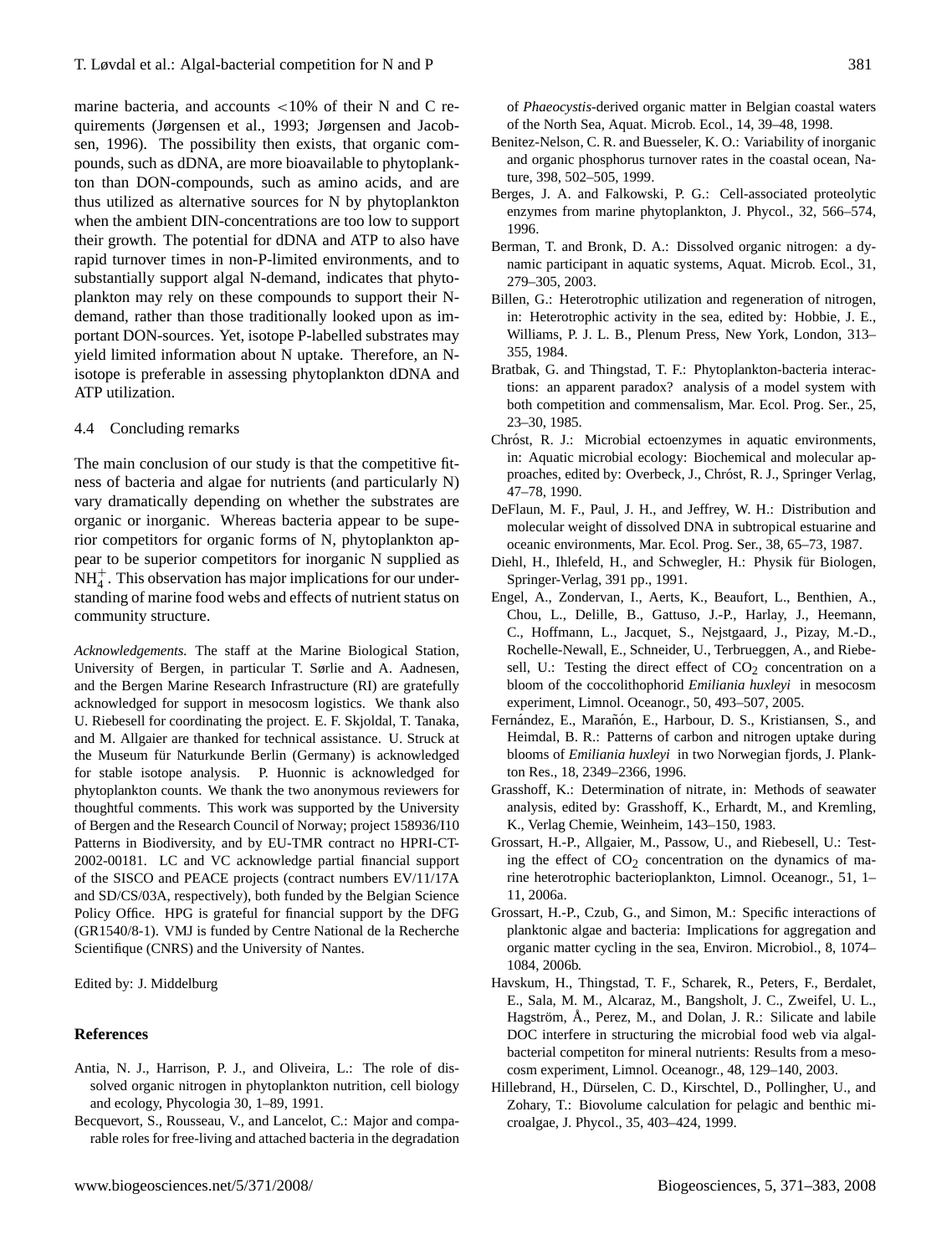- Hollibaugh, J. T. and Azam, F.: Microbial degradation of dissolved proteins in seawater, Limnol. Oceanogr., 28, 1104–1116, 1983.
- Ietswaart, T., Schneider, P. J., and Prins, R. A.: Utilization of organic nitrogen sources by two phytoplankton species and a bacterial isolate in pure and mixed cultures, Appl. Environ. Microbiol., 60, 1554–1560, 1994.
- Jacobsen, A., Egge, J. K., and Heimdal, B. R.: Effects of increased concentration of nitrate and phosphate during a springbloom experiment in mesocosm, J. Exp. Mar. Biol. Ecol., 187, 239–251, 1995.
- Joint, I., Henriksen, P., Fonnes, G. A., Bourne, D., Thingstad, T. F., and Riemann, B.: Competition for inorganic nutrients between phytoplankton and bacterioplankton in nutrient manipulated mesocosms, Aquat. Microb. Ecol., 29, 145–159, 2002.
- Junk, G. and Svec, H. J.: The absolute abundance of the nitrogen isotopes in the atmosphere and compressed gas from various sources, Geochim. Cosmochim. Acta, 14, 234–243, 1958.
- Jørgensen, N. O. G. and Jacobsen, C. S.: Bacterial uptake and utilization of dissolved DNA, Aquat. Microb. Ecol., 11, 263–270, 1996.
- Jørgensen, N. O. G., Kroer, N., Coffin, R. B., Yang, X.-H., and Lee, C.: Dissolved free amino acids, combined amino acids, and DNA as sources of carbon and nitrogen to marine bacteria, Mar. Ecol. Prog. Ser., 98, 135–148, 1993.
- Karner, M. and Herndl, G. F.: Extracellular enzymatic activity and secondary production in free-living and marine-snow-associated bacteria, Mar. Biol., 113, 341–347, 1992.
- Koroleff, F.: Direct determination of ammonia in natural waters as indophenol blue, Council Meeting Document – International Council for the Exploration of the Sea, 19–22, 1969.
- Koroleff, F.: Determination of phosphorus, in: Methods in seawater analysis, edited by: Grasshoff, K., Erhardt, M., and Kremling, K., Verlag Chemie, 125–131, 1983.
- Kristiansen, S., Thingstad, T. F., van der Wal, P., Farbrot, T., and Skjoldal, E. F.: An *Emiliania huxleyi* dominated subsurface bloom in Samnangerfjorden, western Norway. Importance of hydrography and nutrients, Sarsia, 79, 357–368, 1994.
- Kuenzler, E. J. and Perras, J. P.: Phosphatases of marine algae, Biol. Bull., 128, 271–284, 1965.
- Laws, E. A.: Photosynthetic quotients, new production and net community production in the open ocean, Deep-Sea Res., 38, 143–167, 1991.
- Lessard, E. J., Merico, A., and Tyrrell, T.: Nitrate: phosphate ratios and *Emiliania huxleyi* blooms, Limnol. Oceanogr., 50, 1020– 1024, 2005.
- Loferer-Krößbacher, M., Klima, J., and Psenner, R.: Determination of bacterial cell dry mass by transmission electron microscopy and densitometric image analysis, Appl. Environ. Microbiol., 64, 688–694, 1998.
- Løvdal, T., Skjoldal, E. F., Heldal, M., Norland, S., and Thingstad, T. F.: Changes in morphology and elemental composition of *Vibrio splendidus* along a gradient from carbon-limited to phosphate-limited growth, Microb. Ecol., 55, 152–161, 2008.
- Løvdal, T., Tanaka, T., and Thingstad, T. F.: Algal-bacterial competition for phosphorus from dissolved DNA, ATP, and orthophosphate in a mesocosm experiment, Limnol. Oceanogr. 52, 1407– 1419, 2007.
- Lukacs, G. L., Haggie, P., Seksek, O., Lechardeur, D., Freedman, N., and Verkman, A. S.: Size-dependent DNA mobility in cyto-

plasm and nucleus, J. Biol. Chem., 275, 1625–1629, 2000.

- Martinez, J., and Azam, F.: Aminopeptidase activity in marine chroococcoid cyanobacteria, Appl. Environ. Microbiol., 59, 3701–3707, 1993.
- Menden-Deuer, S. and Lessard, E. J.: Carbon to volume relationships for dinoflagellates, diatoms, and other protist plankton, Limnol. Oceanogr., 45, 569–579, 2000.
- Middelboe, M., Søndergaard, M., Letarte, Y., and Borch, N. H.: Attached and free-living bacteria: Production and polymer hydrolysis during a diatom bloom, Microb. Ecol., 29, 231–248, 1995.
- Moal, J., Martin-Jézéquel, V., Harris, R. P., Samain, J. F., and Poulet, S. A.: Interspecific and intraspecific variability of the chemical composition of marine phytoplankton, Oceanologica Acta, 10, 339–346, 1987.
- Montagnes, D. J. S., Berges, J. A., Harrison, P. J., and Taylor, F. J. R.: Estimating carbon, nitrogen, protein, and chlorophyll  $a$  from volume in marine phytoplankton, Limnol. Oceanogr., 39, 1044– 1060, 1994.
- Montoya, J. P., Voss, M., Kähler, P., and Capone, D. G.: A simple, high-precision, high-sensitivity tracer assay for  $N_2$  fixation, Appl. Environ. Microbiol., 62, 986–993, 1996.
- Nimer, E., Schneiderman, R., and Maroudas, A.: Diffusion and partition of solutes in cartilage under static load, Biophys. Chem., 106, 125–146, 2003.
- Palenik, B. and Henson, S. E.: The use of amides and other organic nitrogen sources by the phytoplankton *Emiliania huxleyi*, Limnol. Oceanogr., 42, 1544–1551, 1997.
- Pantoja, S. and Lee, C.: Cell-surface oxidation of amino acids in seawater, Limnol. Oceanogr., 39, 1718–1726, 1994.
- Paul, J. H.: Uptake of organic nitrogen, in: Nitrogen in the marine environment, edited by: Carpenter, E. J., and Capone, D. G., Academic Press, New York, 275–308, 1983.
- Pengerud, B., Skjoldal, E. F., and Thingstad, T. F.: The reciprocal interactions between degradation of glucose and ecosystem structure. Studies in mixed chemostat cultures of marine bacteria, algae, and bacterivorous nanoflagellates, Mar. Ecol. Prog. Ser., 35, 111–117, 1987.
- Perry, M. J.: Alkaline phosphatase activity in subtropical Central North Pacific waters using a sensitive fluorometric method, Mar. Biol., 15, 113–119, 1972.
- Paasche, E.: A review of the coccolithophorid *Emiliania huxleyi* (Prymnesiophyceae), with particular reference to growth, coccolith formation, and calcification-photosynthesis interactions, Phycologia, 40, 503–529, 2002.
- Rees, A. P., Woodward, E. M. S., Robinson, C., Cummings, D. G., Tarran, G. A., and Joint, I.: Size-fractionated nitrogen uptake and carbon fixation during a developing coccolithophore bloom in the North Sea during June 1999, Deep-Sea Res. II, 49, 2905–2927, 2002.
- Riegman, R., Noordeloos, A. A. M. and Cadée, G. C.: *Phaeocystis* blooms and eutrophication of the continental coastal zones of the North Sea, Mar. Biol., 112, 479–484, 1992.
- Riegman, R., Stolte, W., Noordeloos, A. A. M., and Slezak, D.: Nutrient uptake and alkaline phosphatase (EC 3:1:3:1) activity of *Emiliania huxleyi* (Prymnesiophyceae) during growth under N and P limitation in continuous cultures, J. Phycol., 36, 87–96, 2000.
- Sambrook, J. and Russell, D. W.: Molecular cloning: A laboratory journal, Cold Spring Harbour Laboratory Press, 2001.